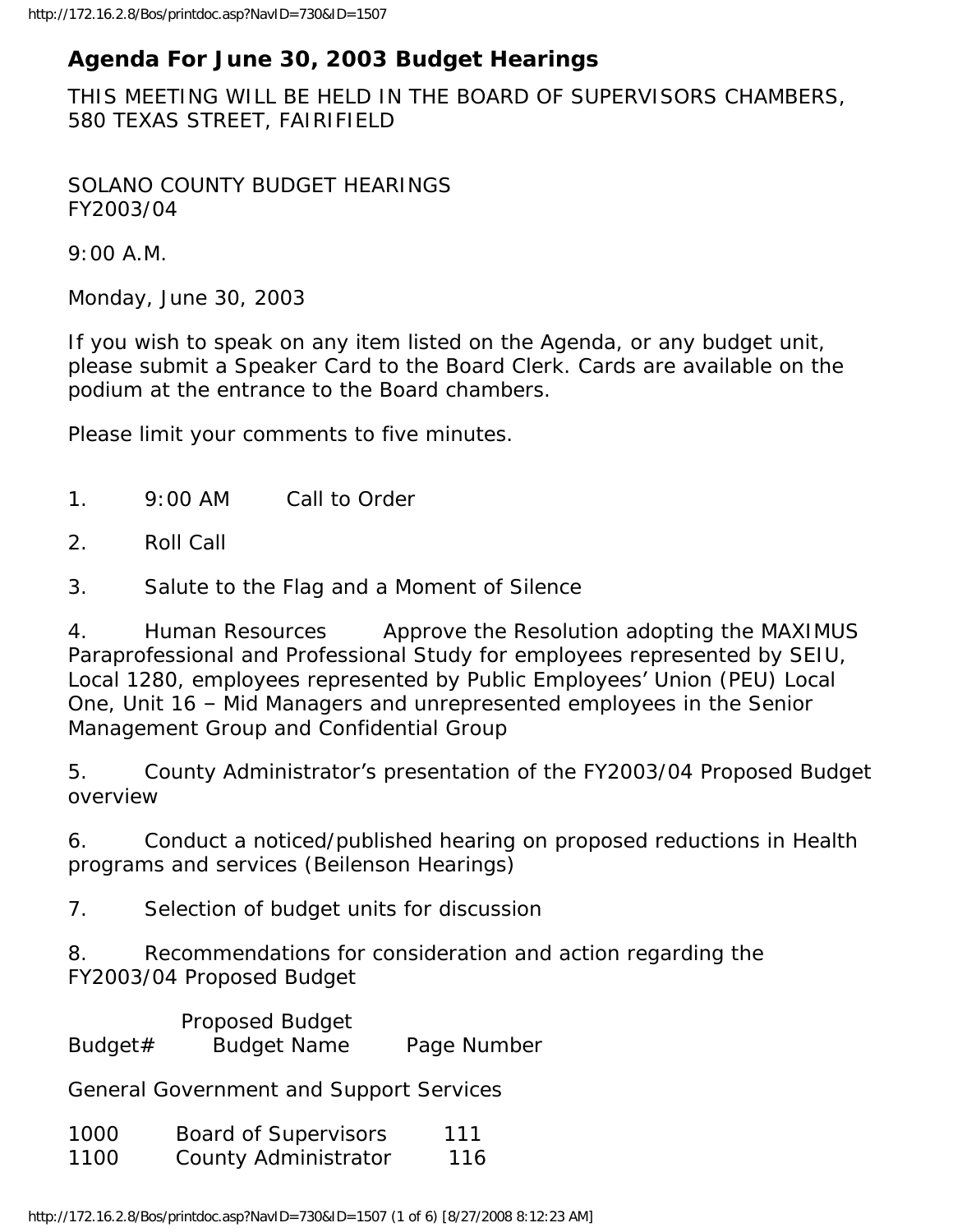| 1101                     | <b>General Revenue</b><br>121                                |
|--------------------------|--------------------------------------------------------------|
| 1103                     | <b>Employee Development &amp; Training</b><br>123            |
| 1150                     | Assessor/Recorder<br>126                                     |
| 1200                     | Auditor-Controller<br>131                                    |
| 1300                     | Tax Collector/County Clerk<br>138                            |
| 1350                     | Treasurer<br>144                                             |
| 1400                     | County Counsel<br>149                                        |
| 1500                     | Human Resources<br>155                                       |
| 1550                     | Registrar of Voters<br>159                                   |
| 1642                     | <b>Property Management</b><br>165                            |
| 3001                     | General Services Special Revenue Fund<br>169                 |
| 1700                     | Capital Outlay<br>171                                        |
| 1810                     | Government Center Complex Projects<br>175                    |
| 1760                     | <b>Public Facilities Fees</b><br>178                         |
| 8012                     | 181                                                          |
| 1750                     | Juvenile Hall Capital Projects<br>Promotion<br>183           |
|                          |                                                              |
| 1117                     | <b>General Services</b><br>185                               |
| 1903                     | <b>General Expenditures</b><br>193                           |
| 1904                     | Surveyor/Engineer<br>195                                     |
| 1905                     | County-wide Cost Allocation Plan (A-87 - Offset)<br>197      |
| 1906                     | <b>General Fund Other-Debt Service</b><br>198                |
| 1950                     | <b>Survey Monument</b><br>199                                |
| <b>Public Protection</b> |                                                              |
|                          |                                                              |
| 2400                     | Grand Jury<br>201                                            |
| 2005                     | Law Library<br>203                                           |
| 4100                     | DA Special Revenue Fund<br>205                               |
| 3490                     | Substance Abuse & Crime Prevention - Prop 36<br>207          |
| 2480                     | Department of Child Support Services<br>209                  |
| 6500                     | <b>District Attorney</b><br>215                              |
| 6530                     | <b>Public Defender</b><br>221                                |
| 6540                     | <b>Conflict Public Defender</b><br>229                       |
| 6730                     | <b>Other Public Defense</b><br>232                           |
| 6800                     | California Medical Facility (CMF) Cases<br>234               |
| 4110                     | Civil Processing Fees<br>236                                 |
| 4120                     | <b>Sheriff Asset Seizure</b><br>238                          |
|                          |                                                              |
| <b>Proposed Budget</b>   |                                                              |
| Budget#                  | <b>Budget Name</b><br>Page Number                            |
|                          | Public Protection (cont.)                                    |
| 2540                     | Mentally III Offender Crime Reduction Program (MIOCR)<br>239 |
| 3250                     | <b>CAL-MMET</b><br>244                                       |
| 4050                     | <b>Sheriff Special Revenue Fund</b><br>247                   |
| 3440                     | Local Law Enforcement Block Grant (LLEBG)<br>252             |
|                          |                                                              |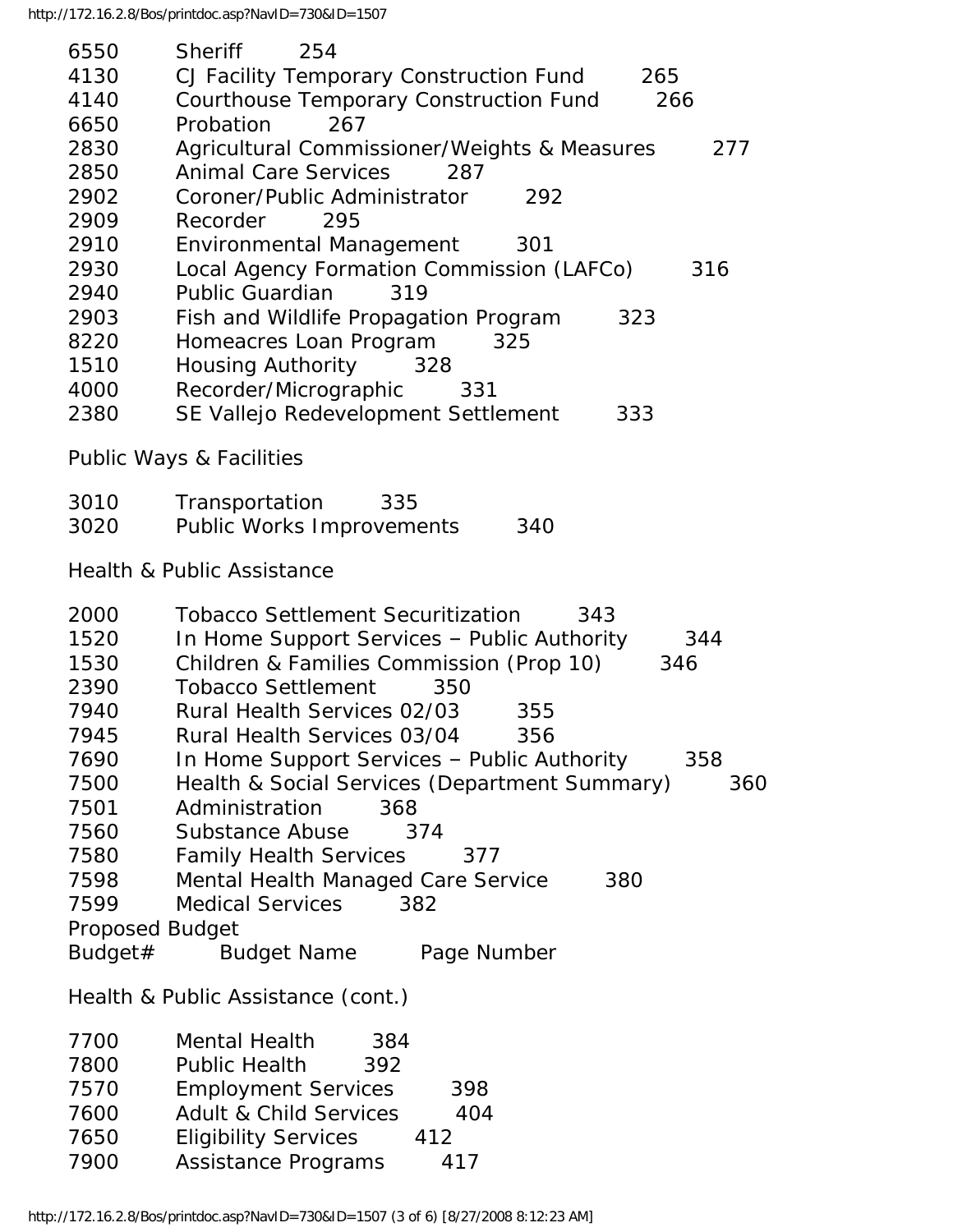http://172.16.2.8/Bos/printdoc.asp?NavID=730&ID=1507

| 7950 | <b>Tobacco Prevention &amp; Education</b> | 421 |
|------|-------------------------------------------|-----|
| 5460 | Indigent Burial (Vets Cem Care)           | 425 |
| 5800 | <b>Veterans Services</b><br>426           |     |
| 7200 | Workforce Investment Board (WIB)          | 430 |
|      |                                           |     |

Education

| 6300 | Library                               | 435 |     |     |     |
|------|---------------------------------------|-----|-----|-----|-----|
| 6150 | Library Zone 1                        |     | 443 |     |     |
| 6180 | Library Zone 2                        |     | 444 |     |     |
| 6166 | Library Zone 6                        |     | 445 |     |     |
| 6167 | Library Zone 7                        |     | 446 |     |     |
| 2280 | Library - Special Revenue             |     |     | 447 |     |
| 6200 | <b>Cooperative Extension Services</b> |     |     |     | 448 |
|      |                                       |     |     |     |     |

Recreation

| 7000 | Parks & Recreation                 | 453 |     |
|------|------------------------------------|-----|-----|
| 7160 | Vallejo Veterans Memorial Building |     | 457 |

Debt Service

| 8003 | Solano County Debt Assessment Fund | 456 |
|------|------------------------------------|-----|
|------|------------------------------------|-----|

- 8000 Solano County Debt Service Fund 460
- 8009 Solano Financing H&SS Building & Improvement 461
- 8033 2001 Refunding COP Debt Service 463
- 8013 Court Expansion/ACMS Debt Service 464
- 8015 Jail Reroof & HVAC Retrofit Debt Financing 465
- 8032 2002 Certificates of Participation 467
- 8034 H&SS Administration/Refinance SPHF 468

Contingencies

| 9301            |                    | Appropriation for Contingencies-General Fund              | 469 |
|-----------------|--------------------|-----------------------------------------------------------|-----|
| 9148            |                    | Appropriation for Contingencies-Government Center Complex |     |
| <b>Projects</b> | 470                |                                                           |     |
| Proposed Budget |                    |                                                           |     |
| Budget#         | <b>Budget Name</b> | Page Number                                               |     |

Contingencies (cont.)

| 9124         | Appropriation for Contingencies-Public Facilities Fees  | 471 |
|--------------|---------------------------------------------------------|-----|
| 9123         | Appropriation for Contingencies-Survey Monument         |     |
| Preservation | 472                                                     |     |
| 9116         | Appropriation for Contingencies-DA Special Revenue Fund | 473 |
| 9369         | Appropriation for Contingencies-Child Support Services  | 475 |
| 9117         | Appropriation for Contingencies-Civil Processing Fees   | 476 |
| 9118         | Appropriation for Contingencies-Sheriff Asset Seizure   | 477 |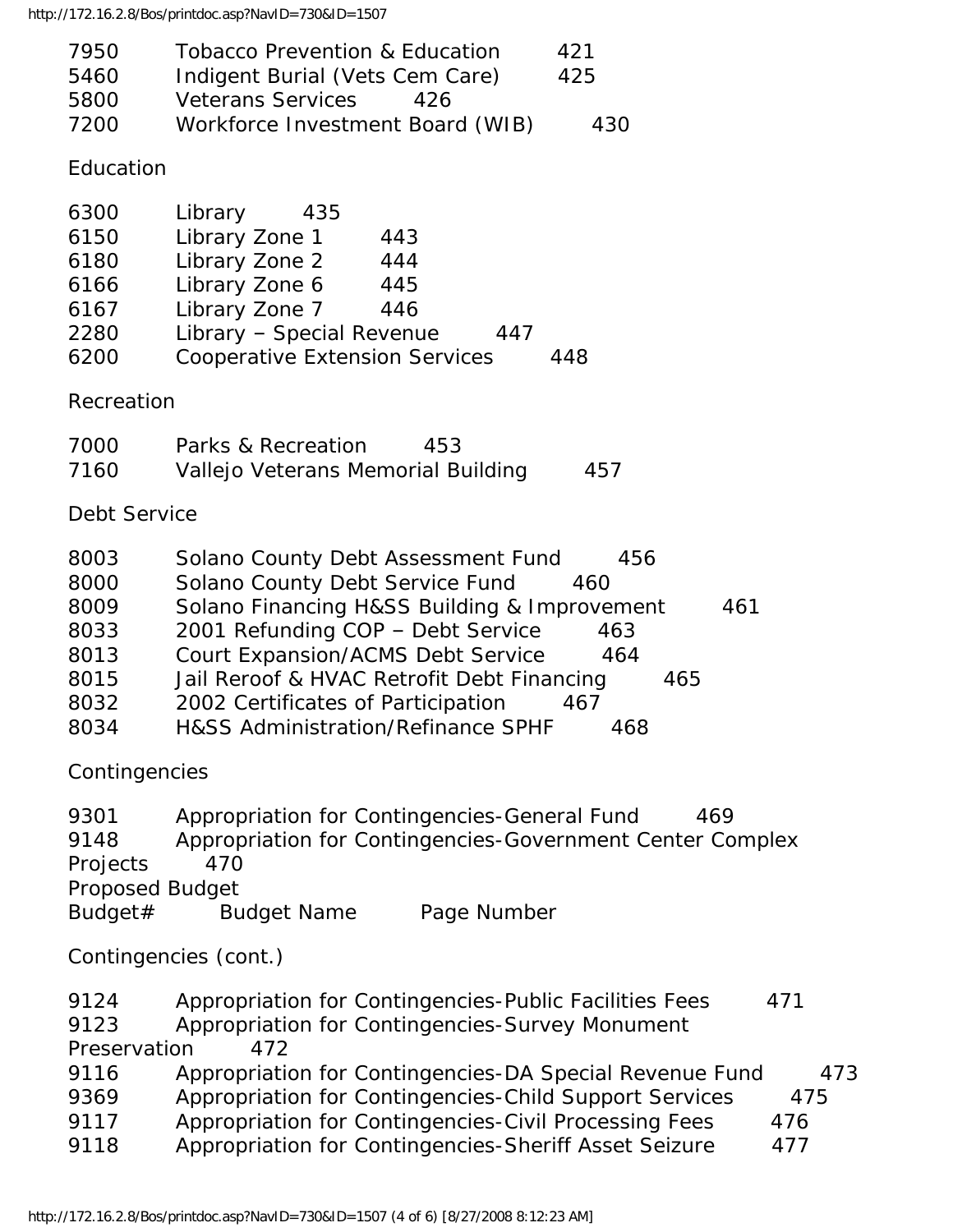| 9125                     | Appropriation for Contingencies-Sheriff Special Revenue                                     |
|--------------------------|---------------------------------------------------------------------------------------------|
| Fund                     | 478                                                                                         |
| 9119                     | Appropriation for Contingencies-CJ Facility Temp Const                                      |
| Fund                     | 479                                                                                         |
| 9120                     | Appropriation for Contingencies-Courthouse Temp Const                                       |
| Fund                     | 480                                                                                         |
| 9129                     | Appropriation for Contingencies-Homeacres Loan Program<br>481                               |
| 9115                     | Appropriation for Contingencies-Recorder/Micrographic<br>482                                |
| 9238                     | Appropriation for Contingencies-SE Vallejo Redevelopment                                    |
| Settlement               | 483                                                                                         |
| 9401                     | Appropriation for Contingencies-Transportation<br>484                                       |
| 9122                     | Appropriation for Contingencies-Public Works Improvement                                    |
| Trust                    | 485                                                                                         |
| 9153                     | Appropriation for Contingencies-Children & Families First-Prop                              |
| 10                       | 486                                                                                         |
| 9339                     | Appropriation for Contingencies-Tobacco Settlement<br>487                                   |
| 9304                     | Appropriation for Contingencies-County Library<br>488                                       |
| 9228                     |                                                                                             |
|                          | Appropriation for Contingencies-Library-Special Revenue<br>489                              |
|                          | Internal Service & Enterprise Funds                                                         |
| 1600                     | Communications<br>491                                                                       |
| 3100                     | <b>Fleet Management</b><br>496                                                              |
| 1830                     | <b>Risk Management</b><br>500                                                               |
| 1870                     | Management Information Systems (MIS)<br>505                                                 |
|                          |                                                                                             |
|                          |                                                                                             |
| 1890                     | Countywide Geographical Info (GIS)<br>512                                                   |
| 1140                     | Solano County Integrated Property Systems (SCIPS)<br>517                                    |
| 1901                     | Reprographics<br>521                                                                        |
| 2801                     | <b>Fouts Springs Youth Facility</b><br>524                                                  |
| 9000                     | Airport 530                                                                                 |
| 9050                     | <b>Special Aviation Department</b><br>534                                                   |
|                          | Solano County Fair                                                                          |
| 2350                     | Solano County Fair Association<br>537                                                       |
| <b>Special Districts</b> |                                                                                             |
| 9814                     | 541                                                                                         |
| 9860                     | East Vallejo Fire Protection District<br><b>Rural North Vacaville Water District</b><br>542 |
|                          |                                                                                             |
| <b>Proposed Budget</b>   |                                                                                             |
| Budget#                  | <b>Budget Name</b><br>Page Number                                                           |
|                          | Special Districts (cont.)                                                                   |
| 9864                     | Rural North Vacaville Water District Debt Service<br>544                                    |
| 9839                     | 546                                                                                         |
| 9840                     | <b>County Service Area S4</b><br>County Service Area S5<br>548                              |